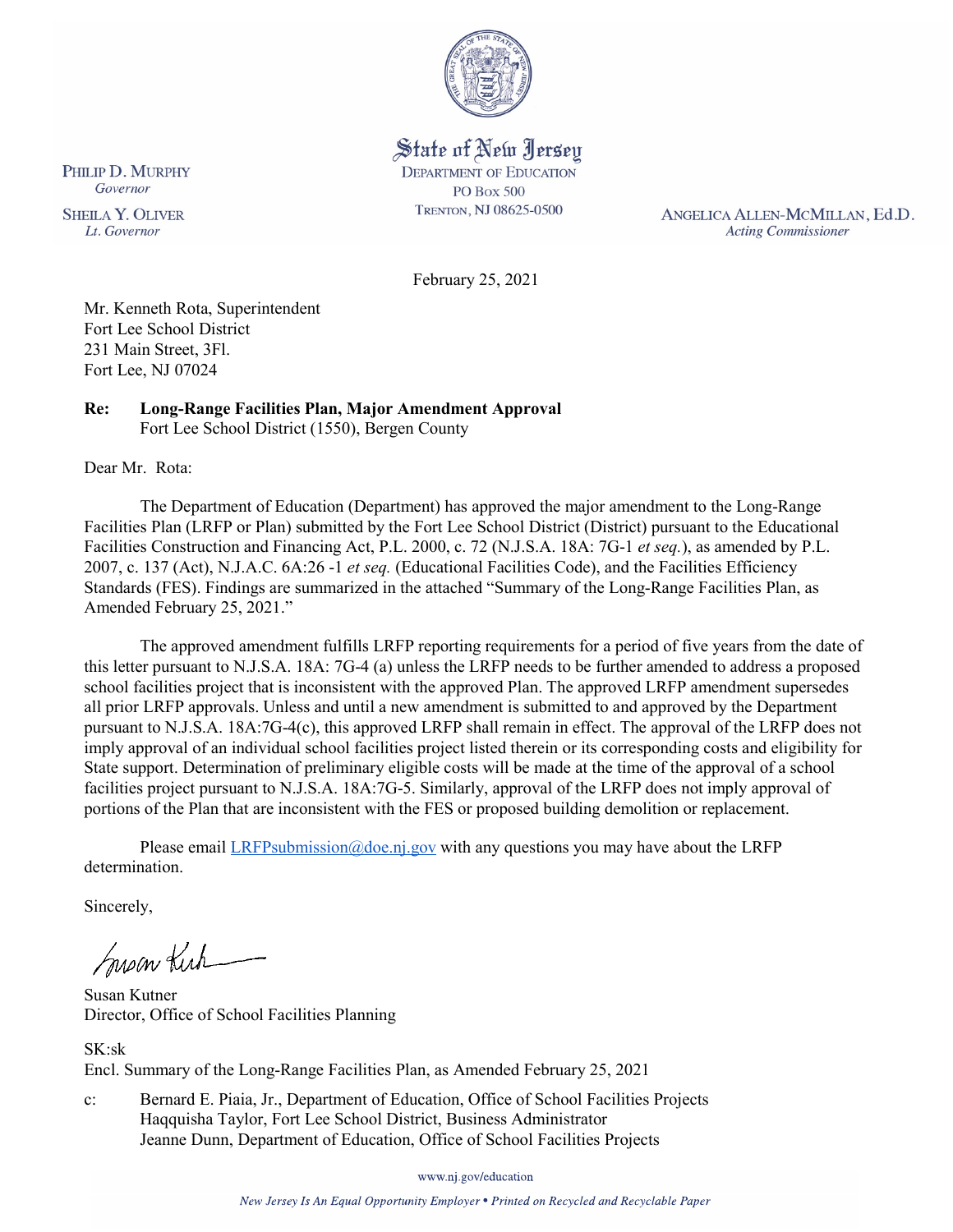# **Fort Lee School District (1550) Summary of the Long-Range Facilities Plan, as Amended February 25, 2021**

The Department of Education (Department) has completed its review of the major amendment to the Long-Range Facilities Plan (LRFP or Plan) submitted by the Fort Lee School District (District) pursuant to the Educational Facilities Construction and Financing Act, P.L. 2000, c. 72 (N.J.S.A. 18A: 7G-1 *et seq.*), as amended by P.L. 2007, c. 137 (Act), N.J.A.C. 6A:26-1 et seq. (Educational Facilities Code), and the Facilities Efficiency Standards (FES).

The following provides a summary of the District's approved amended LRFP. The summary is based on the standards set forth in the Act, the Educational Facilities Code, the FES, District-reported information in the Department's LRFP reporting system, and supporting documentation. The referenced reports in *italic* text are standard reports available on the Department's LRFP website.

### **1. Inventory Overview**

The District is classified as a Regular Operating District (ROD) for funding purposes. It provides services for students in grades PK-12.

The District identified existing and proposed schools, sites, buildings, rooms, and site amenities in its LRFP. Table 1 lists the number of existing and proposed district schools, sites, and buildings. Detailed information can be found in the *School Asset Inventory Report* and the *Site Asset Inventory Report.*

**As directed by the Department, school facilities projects that have received initial approval by the Department and have been approved by the voters, if applicable, are represented as "existing" in the LRFP.** Approved projects that include new construction and/or the reconfiguration/reassignment of existing program space are as follows: n/a.

| Category                                     | <b>Existing</b> | <b>Proposed</b> |
|----------------------------------------------|-----------------|-----------------|
| Number of Schools (assigned DOE school code) |                 |                 |
| Number of School Buildings <sup>1</sup>      |                 |                 |
| Number of Non-School Buildings <sup>2</sup>  |                 |                 |
| Number of Vacant Buildings                   |                 |                 |
| Number of Sites                              |                 |                 |

#### **Table 1: Number of Schools, School Buildings, and Sites**

Based on the existing facilities inventory submitted by the District:

- Schools using leased buildings (short or long-term):  $n/a$
- Schools using temporary classroom units (TCUs), excluding TCUs supporting construction: n/a
- Vacant/unassigned school buildings:  $n/a$

 $\overline{a}$ 

<span id="page-1-1"></span><span id="page-1-0"></span>*<sup>1</sup>* Includes district-owned buildings and long-term leases serving students in district-operated programs

<sup>&</sup>lt;sup>2</sup> Includes occupied district-owned buildings not associated with a school, such as administrative buildings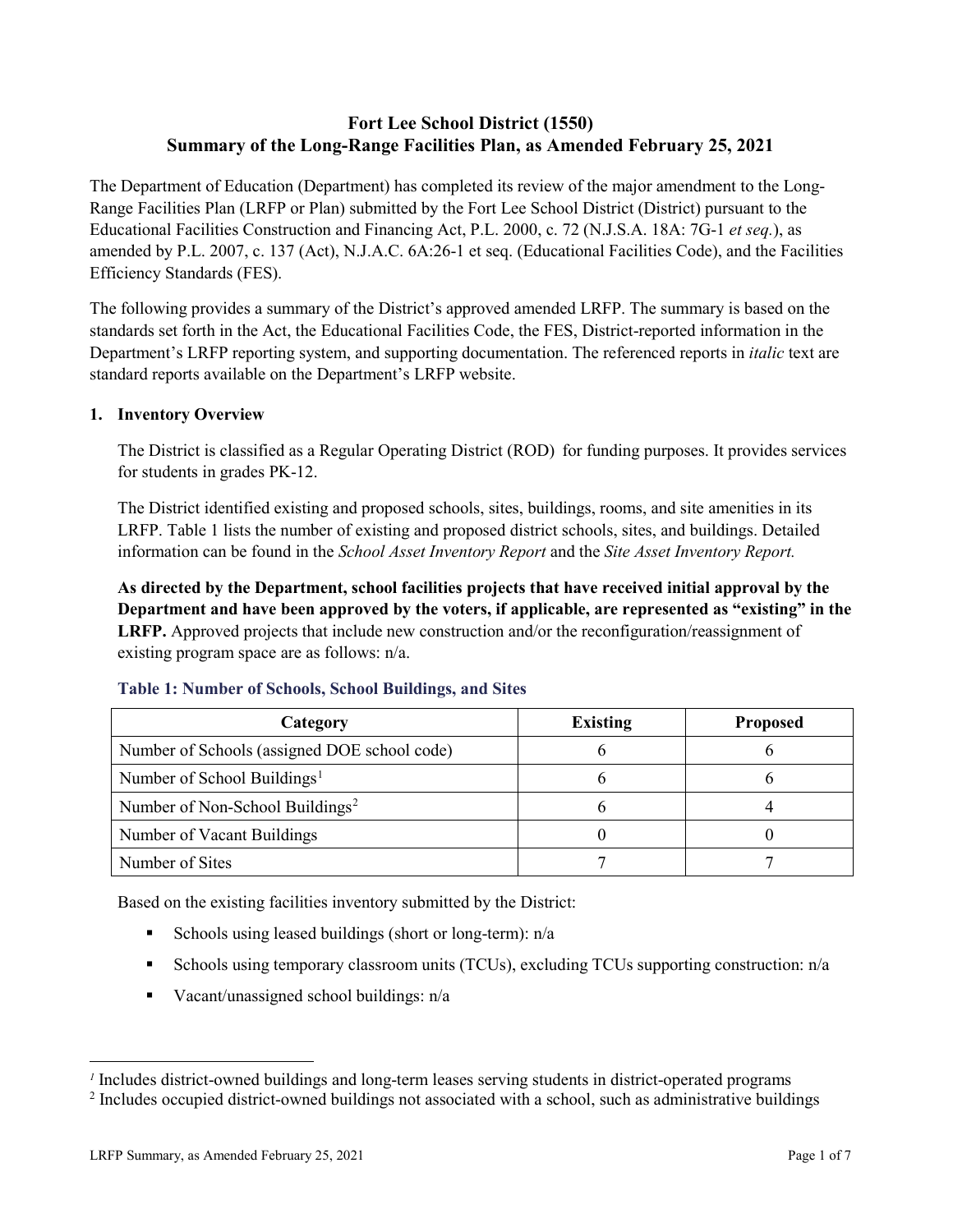Findings:

The Department has determined that the proposed inventory is adequate for approval of the District's LRFP amendment. However, the LRFP determination does not imply approval of an individual school facilities project listed within the LRFP; the District must submit individual project applications for project approval.

## **2. District Enrollments**

The District determined the number of students, or "proposed enrollments," to be accommodated for LRFP planning purposes on a district-wide basis and in each school.

The Department minimally requires the submission of a standard cohort-survival projection using historic enrollment data from the Application for School State Aid (ASSA) or NJ Smart. The cohort-survival method projection method forecasts future students based upon the survival of the existing student population as it moves from grade to grade. A survival ratio of less than 1.00 indicates a loss of students, while a survival ratio of more than 1.00 indicates the class size is increasing. For example, if a survival ratio tracking first to second grade is computed to be 1.05, the grade size is increasing by 5% from one year to the next. The cohort-survival projection methodology works well for communities with stable demographic conditions. Atypical events impacting housing or enrollments, such as an economic downturn that halts new housing construction or the opening of a charter or private school, typically makes a cohort-survival projection less reliable.

### **Proposed enrollments are based on a standard cohort-survival enrollment projection.**

Adequate supporting documentation was submitted to the Department to justify the proposed enrollments. Table 2 provides a comparison of existing and projected enrollments. All totals include special education students.

|                              | <b>Existing Enrollments</b> | <b>District Proposed Enrollments</b> |
|------------------------------|-----------------------------|--------------------------------------|
| <b>Grades</b>                | 2019-20                     | 2023-24                              |
| PK (excl. private providers) | 68                          | 68                                   |
| Grades K to 5                | 2,078                       | 2,125                                |
| Grades 6 to 8                | 902                         | 977                                  |
| Grades 9 to 12               | 1,013                       | 1,108                                |
| <b>Totals PK to 12</b>       | 4,061                       | 4,278                                |

# **Table 2: Enrollments**

Findings:

The Department has determined the District's proposed enrollments to be acceptable for approval of the District's LRFP amendment. The Department will require a current enrollment projection at the time an application for a school facilities project is submitted incorporating the District's most recent enrollments in order to verify that the LRFP's planned capacity is appropriate for the updated enrollments.

### **3. District Practices Capacity**

Based on information provided in the room inventories, District Practices Capacity was calculated for each school building to determine whether adequate capacity is proposed for the projected enrollments based on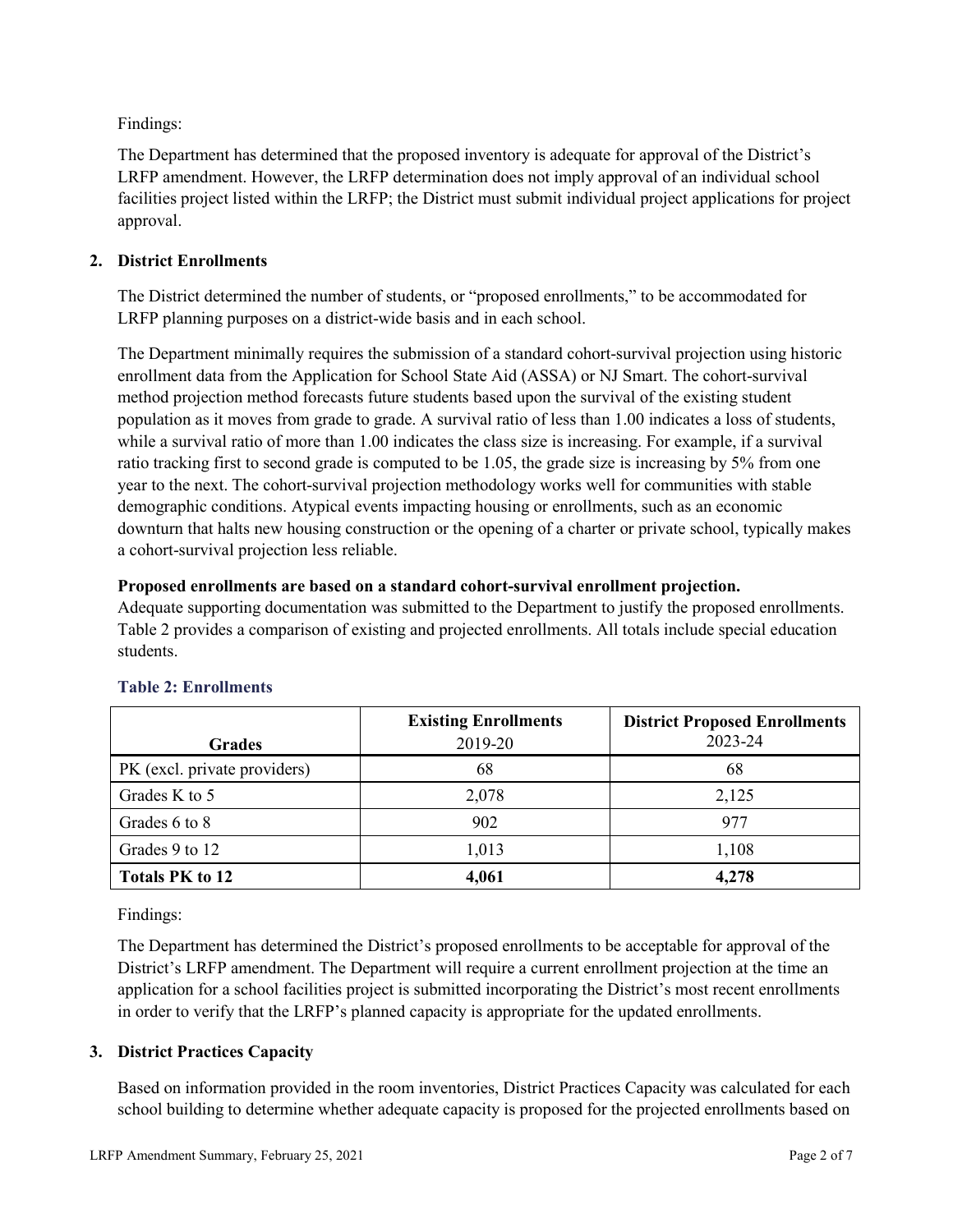district scheduling and class size practices. The capacity totals assume instructional buildings can be fully utilized regardless of school sending areas, transportation, and other operational issues. The calculations only consider district-owned buildings and long-term leases; short term leases and temporary buildings are excluded. **A capacity utilization factor of 90% for classrooms serving grades K-8 and 85% for classrooms serving grades 9-12 is applied in accordance with the FES.** No capacity utilization factor is applied to preschool classrooms.

In certain cases, districts may achieve adequate District Practices Capacity to accommodate enrollments but provide inadequate square feet per student in accordance with the FES, resulting in educational adequacy issues and "Unhoused Students." Unhoused students are considered in the "Functional Capacity" calculations used to determine potential State support for school facilities projects and are analyzed in Section 4.

Table 3 provides a summary of proposed enrollments and existing and proposed District-wide capacities. Detailed information can be found in the LRFP website reports titled *FES and District Practices Capacity Report, Existing Rooms Inventory Report, and Proposed Rooms Inventory Report.*

| <b>Grades</b>              | <b>Proposed</b><br><b>Enrollments</b> | <b>Existing</b><br><b>District</b><br><b>Practices</b><br>Capacity | <b>Existing</b><br>Deviation* | <b>Proposed</b><br><b>District</b><br><b>Practices</b><br>Capacity | <b>Proposed</b><br>Deviation* |
|----------------------------|---------------------------------------|--------------------------------------------------------------------|-------------------------------|--------------------------------------------------------------------|-------------------------------|
| Elementary ( $PK$ to 5)    | 2,193                                 | 1,978.03                                                           | $-214.97$                     | 2,192.08                                                           | $-0.92$                       |
| Middle $(6 \text{ to } 8)$ | 977                                   | 1,139.42                                                           | 162.42                        | 977.32                                                             | 0.32                          |
| High $(9 \text{ to } 12)$  | 1,108                                 | 850.85                                                             | $-257.15$                     | 1,131.35                                                           | 23.35                         |
| <b>District Totals</b>     | 4,278                                 | 3,968.30                                                           | $-309.70$                     | 4,300.75                                                           | 22.75                         |

### **Table 3: District Practices Capacity Analysis**

*\* Positive numbers signify surplus capacity; negative numbers signify inadequate capacity. Negative values for District Practices capacity are acceptable for approval if proposed enrollments do not exceed 100% capacity utilization.*

Considerations:

- Based on the proposed enrollments and existing room inventories, the District is projected to have inadequate capacity for the following grade groups, assuming all school buildings can be fully utilized: PK/K-5, 9-12
- Adequate justification has been provided by the District if the proposed capacity for a school significantly deviates from the proposed enrollments. Generally, surplus capacity is acceptable for LRFP approval if additional capacity is not proposed through new construction.

### Findings:

The Department has determined that proposed District capacity, in accordance with the proposed enrollments, is adequate for approval of the District's LRFP amendment. The Department will require a current enrollment projection at the time an application for a school facilities project is submitted, incorporating the District's most recent Fall Enrollment Report, in order to verify that the LRFP's planned capacity meets the District's updated enrollments.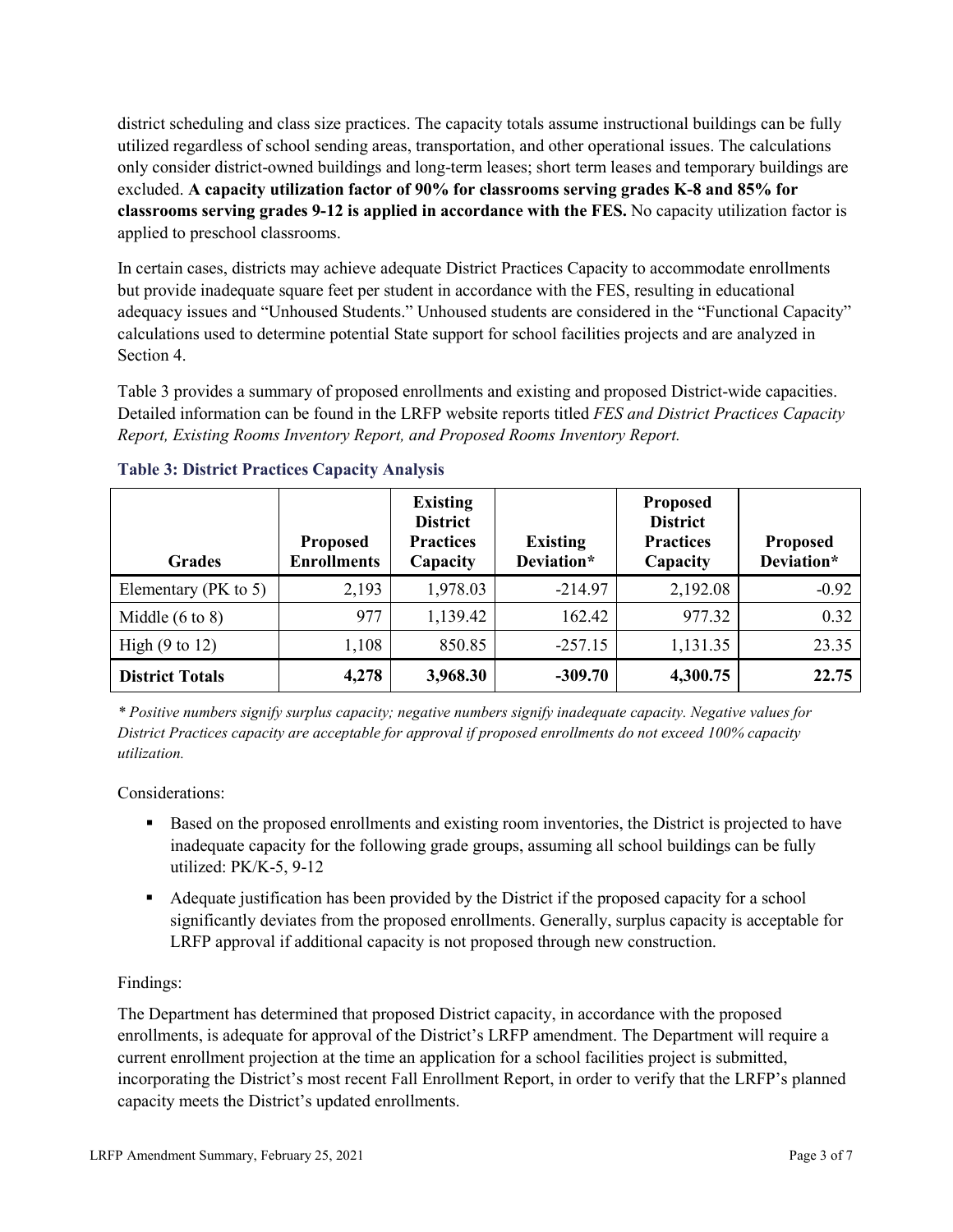### **4. New Construction Funding Eligibility**

*Functional Capacity* was calculated and compared to the proposed enrollments to provide a **preliminary estimate** of Unhoused Students and new construction funding eligibility. **A final determination will be made at the time of project application approval.**

*Functional Capacity* is the adjusted gross square footage of a school building *(total gross square feet minus excluded space)* divided by the minimum area allowance per full-time equivalent student for the grade level contained therein. *Unhoused Students* is the number of students projected to be enrolled in the District that exceeds the Functional Capacity of the District's schools pursuant to N.J.A.C. 6A:26-2.2(c). *Excluded Square Feet* includes (1) square footage exceeding the FES for any pre-kindergarten, kindergarten, general education, or self-contained special education classroom; (2) grossing factor square footage *(corridors, stairs, mechanical rooms, etc.)* that exceeds the FES allowance, and (3) square feet proposed to be demolished or discontinued from use. Excluded square feet may be revised during the review process for individual school facilities projects.

Table 4 provides a preliminary assessment of the Functional Capacity, Unhoused Students, and Estimated Maximum Approved Area for Unhoused Students for each FES grade group. The calculations exclude temporary facilities and short-term leased buildings. School buildings proposed for whole or partial demolition or reassignment to a non-school use are excluded from the calculations pending project application review. If a building is proposed to be reassigned to a different school, the square footage is applied to the proposed grades after reassignment. Buildings that are not assigned to a school are excluded from the calculations. In addition, only preschool students eligible for state funding (former ECPA students) are included. Detailed information concerning the calculations can be found in the *Functional Capacity and Unhoused Students Report* and the *Excluded Square Footage Report.*

| Category                                     | PK/K to 5 | 6 to 8    | 9 to 12   | <b>Total</b> |
|----------------------------------------------|-----------|-----------|-----------|--------------|
| Eligible PK /K-12 Proposed Enrollments       | 2,193     | 977       | 1,108     |              |
| FES Area Allowance (SF/student)              | 125.00    | 134.00    | 151.00    |              |
| <b>Prior to Completion of Proposed Work:</b> |           |           |           |              |
| <b>Existing Gross Square Feet</b>            | 227,121   | 116,839   | 109,693   | 453,653      |
| <b>Adjusted Gross Square Feet</b>            | 210,419   | 101,502   | 104,856   | 416,776      |
| <b>Adjusted Functional Capacity</b>          | 1,666.87  | 772.85    | 694.41    |              |
| <b>Unhoused Students</b>                     | 526.13    | 204.15    | 413.59    |              |
| Est. Max. Area for Unhoused Students         | 65,766.25 | 27,356.37 | 62,452.20 |              |
| <b>After Completion of Proposed Work:</b>    |           |           |           |              |
| Gross Square Feet                            | 232,521   | 116,839   | 124,693   | 474,053      |
| New Gross Square Feet                        | 5,400     | $\Omega$  | 15,000    | 20,400       |
| <b>Adjusted Gross Square Feet</b>            | 215,819   | 101,502   | 119,856   | 437,176      |
| <b>Functional Capacity</b>                   | 1,710.07  | 772.85    | 793.75    |              |
| <b>Unhoused Students after Construction</b>  | 482.93    | 204.15    | 314.25    |              |
| Est. Max. Area Remaining                     | 60,366.25 | 27,356.37 | 47,452.20 |              |

#### **Table 4: Estimated Maximum Approved Area for Unhoused Students**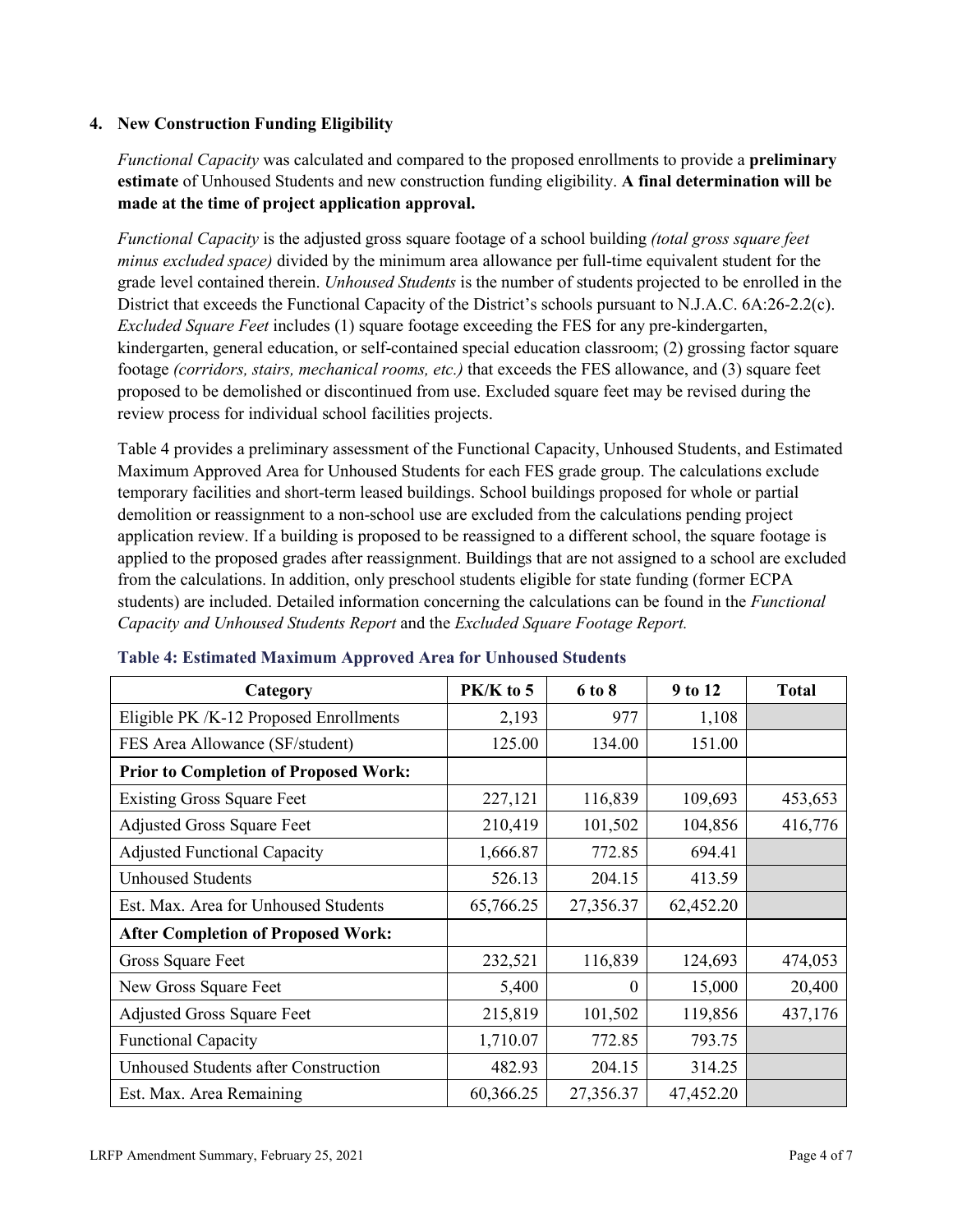Facilities used for non-instructional or non-educational purposes are ineligible for State support under the Act. However, projects for such facilities shall be reviewed by the Department to determine whether they are consistent with the District's LRFP and whether the facility, if it is to house students (full or part time) conforms to educational adequacy requirements. These projects shall conform to all applicable statutes and regulations.

Estimated costs represented in the LRFP by the District are for capital planning purposes only. The estimates are not intended to represent preliminary eligible costs or final eligible costs of approved school facilities projects.

Considerations:

- The District does not have approved projects pending completion, as noted in Section 1, that impact the Functional Capacity calculations.
- **The Functional Capacity calculations** *exclude* square feet proposed for demolition or discontinuation for the following FES grade groups and school buildings pending a feasibility study and project review: n/a.
- Based on the preliminary assessment, the District has Unhoused Students prior to the completion of proposed work for the following FES grade groups: PK/K-5, 6-8, 9-12.
- New construction is proposed for the following FES grade groups: PK/K-5, 9-12.
- Proposed new construction exceeds the estimated maximum area allowance for Unhoused Students prior to the completion of the proposed work for the following grade groups: n/a.
- The District, based on the preliminary LRFP assessment, will have Unhoused Students after completion of the proposed LRFP work. If the District is projected to have Unhoused Students, adequate justification has been provided to confirm educational adequacy in accordance with Section 6 of this determination.

### Findings:

Functional Capacity and Unhoused Students calculated in the LRFP are preliminary estimates. Preliminary Eligible Costs (PEC) and Final Eligible Costs (FEC) will be included in the review process for specific school facilities projects. A feasibility study undertaken by the District is required if building demolition or replacement is proposed per N.J.A.C. 6A:26-2.3(b)(10).

### **5. Proposed Work**

The District assessed program space, capacity, and physical plant deficiencies to determine corrective actions. Capital maintenance, or *"system actions,"* address physical plant deficiencies due to operational, building code, and /or life cycle issues. Inventory changes, or *"inventory actions,*" add, alter, or eliminate sites, site amenities, buildings, and/or rooms.

The Act (N.J.S.A. 18A:7G-7b) provides that all school facilities shall be deemed suitable for rehabilitation unless a pre-construction evaluation undertaken by the District demonstrates to the satisfaction of the Commissioner that the structure might pose a risk to the safety of the occupants even after rehabilitation or that rehabilitation is not cost-effective. Pursuant to N.J.A.C. 6A:26-2.3(b)(10), the Commissioner may identify school facilities for which new construction is proposed in lieu of rehabilitation for which it appears from the information presented that new construction is justified, provided, however, that for such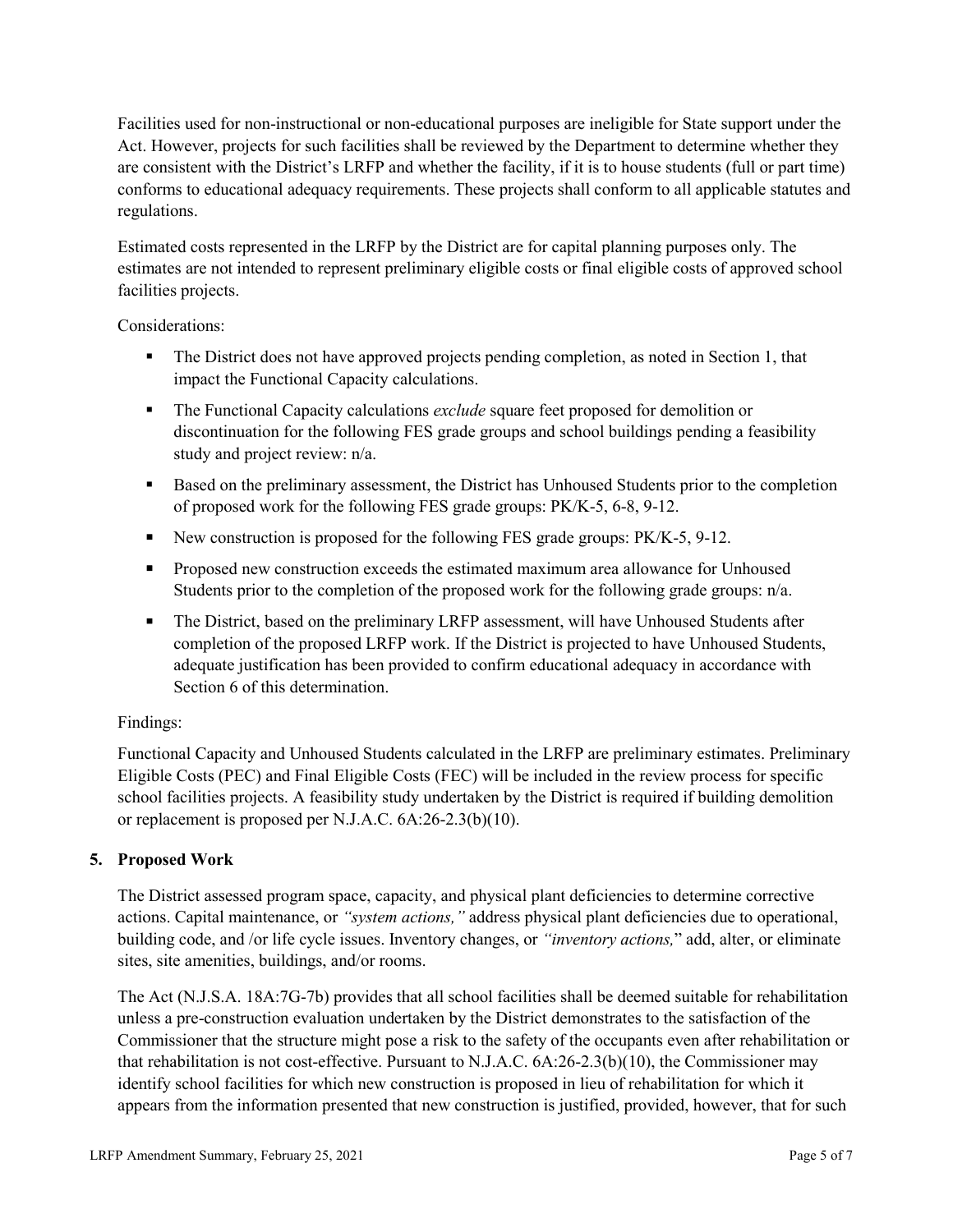school facilities so identified, the District must submit a feasibility study as part of the application for the specific school facilities project. The cost of each proposed building replacement is compared to the cost of additions or rehabilitation required to eliminate health and safety deficiencies and to achieve the District's programmatic model.

Table 5 lists the scope of work proposed for each school based on the building(s) serving their student population. Proposed inventory changes are described in the LRFP website reports titled *"School Asset Inventory Report and "Proposed Room Inventory Report."* Information concerning proposed systems work, or capital maintenance can be found in the "LRFP Systems Action Summary Report."

With the completion of the proposed work, the following schools are proposed to be eliminated:  $n/a$ ; the following schools are proposed to be added: n/a.

| <b>Proposed Scope of Work</b>                                                                  | <b>Applicable Schools</b>                                                  |
|------------------------------------------------------------------------------------------------|----------------------------------------------------------------------------|
| <b>Renovation only</b> (no new construction)                                                   |                                                                            |
| System actions only (no inventory actions)                                                     | Elementary School #2                                                       |
| Existing inventory actions only (no systems actions)                                           | n/a                                                                        |
| Systems and inventory changes                                                                  | Elementary School #1, Elementary School<br>#3, Lewis F. Cole Middle School |
| <b>New construction</b>                                                                        |                                                                            |
| Building addition only (no systems actions)                                                    | n/a                                                                        |
| Renovation and building addition (system, existing<br>inventory, and new construction actions) | Elementary School #4, Fort Lee High School                                 |
| New building on existing site                                                                  | n/a                                                                        |
| New building on new or expanded site                                                           | n/a                                                                        |
| Site and building disposal (in addition to above scopes)                                       |                                                                            |
| Partial building demolition                                                                    | n/a                                                                        |
| Whole building demolition                                                                      | n/a                                                                        |
| Site and building disposal or discontinuation of use                                           | n/a                                                                        |

#### **Table 5: School Building Scope of Work**

Findings:

The Department has determined that the proposed work is adequate for approval of the District's LRFP amendment. However, Department approval of proposed work in the LRFP does not imply the District may proceed with a school facilities project. The District must submit individual project applications with cost estimates for Department project approval. Both school facilities project approval and other capital project review require consistency with the District's approved LRFP.

### **6. Proposed Room Inventories and the Facilities Efficiency Standards**

The District's proposed school buildings were evaluated to assess general educational adequacy in terms of compliance with the FES area allowance pursuant to N.J.A.C. 6A:26-2.2 and 2.3.